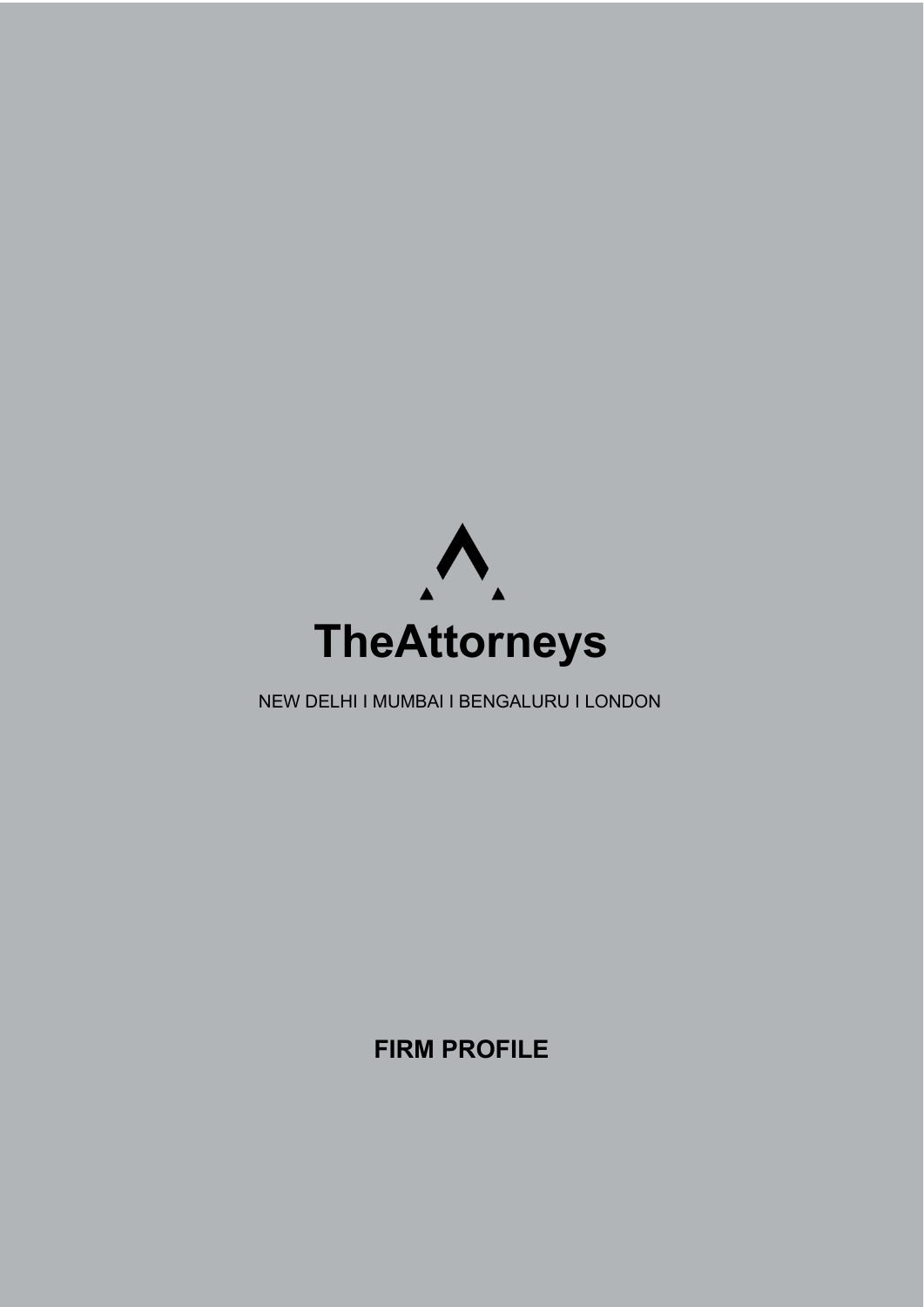### **FIRM PROFILE**

TheAttorneys constituted as a limited liability partnership, is a contemporary full-service Indian law firm providing legal services to domestic and international clients. The firm has offices in New Delhi, Mumbai, Bengaluru, London and associate offices in several other cities of India. The firm caters to both Indian and foreign companies interested in doing business in India. Our full-service platform is set to meet client's needs with a complete range of legal services.

Our core practice areas include:

## **CORPORATE**

Our services include:

- Assisting in structuring a business transaction keeping in mind all aspects
- **•** Drafting of agreements and other transaction related documents
- **•** Deliver needed legal opinions covering all aspects of the transaction
- **E** Company Incorporation
- **Establishment of Branch/Liaison/Project Office**
- **E** Corporate Restructuring
- **EXECCEDE Secretarial & Compliance**
- **•** Obtaining licenses and approval

## **BANKING & FINANCE**

Our services include advice in relation to:

- **Banking Regulations**
- Structuring and documentation for Loan transactions, security creation
- **•** Debt restructuring
- Bankruptcy & Insolvency and Recovery & enforcement proceedings
- **External Commercial Borrowings**

## **PRIVATE EQUITY AND STRATEGIC INVESTMENT**

We assist our clients across the sectors in raising the required equity capital. Broadly our services include:

- **Providing strategic advice**
- conducting legal due diligence and identifying risks for the investor
- drafting, negotiating and reviewing documentation related to the investment
- **EXECO is also in the transaction and compliance issues thereafter**
- **a** advice clients on suitable exit strategies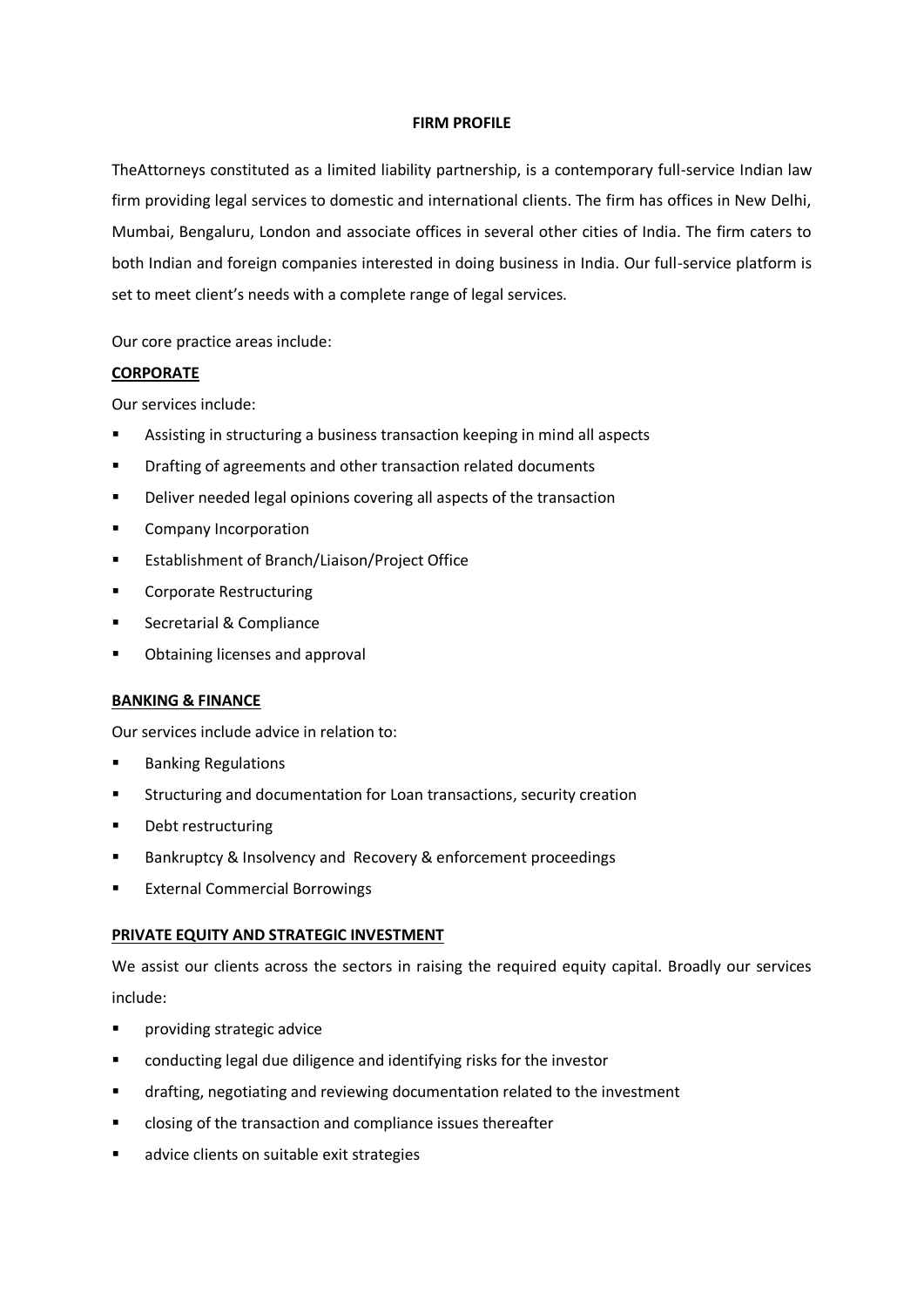## **MERGERS & ACQUISITIONS**

Broadly our services include:

- Structuring the M&A deals and resolve complex legal, tax and exchange control issues
- **Advice on Securities Law, Corporate Law and Exchange Control Law**
- **•** Documentation and Negotiation of any documentation, including but not limited to term-sheet, memorandum of understanding, various forms of agreements in relation to any given transaction

## **LABOUR AND EMPLOYMENT**

Our services include:

- Drafting/review of Employment policies which helps our clients in implementing hiring procedures, personnel policies and employee handbooks
- Drafting/vetting of employment, independent contractor, non-competition, non-solicitation, confidentiality, non-disclosure, severance and separation agreements
- **Employee Litigation matters**
- **EXECUTE:** Labour and allied Law Compliances

## **REGULATORY AND LEGAL COMPLIANCE**

Our compliance services include the following:

- Health Check/legal audit and conducting a benchmarking exercise
- **Establishing and implementing a compliance strategy, compliance risk and governance** framework
- Preparing the sector specific checklists including central/state/municipal laws
- **EXECONDUCTING DUST CONDUCTS** COMPLIANCE reviews and audit
- **Monitoring compliance**
- Automating compliance

## **LITIGATION AND ARBITRATION**

We represent clients throughout the entire lifecycle of disputes including:

- **Fact finding, investigation and risk analysis**
- **EXEC** Class and multi-party actions
- **Multi-jurisdictional and cross border litigation**
- Representation and appearance at the level of lower courts/tribunals/High Court/Supreme Court
- **Alternative dispute resolution**
- **Enforcement and execution including that of foreign decisions and judgments**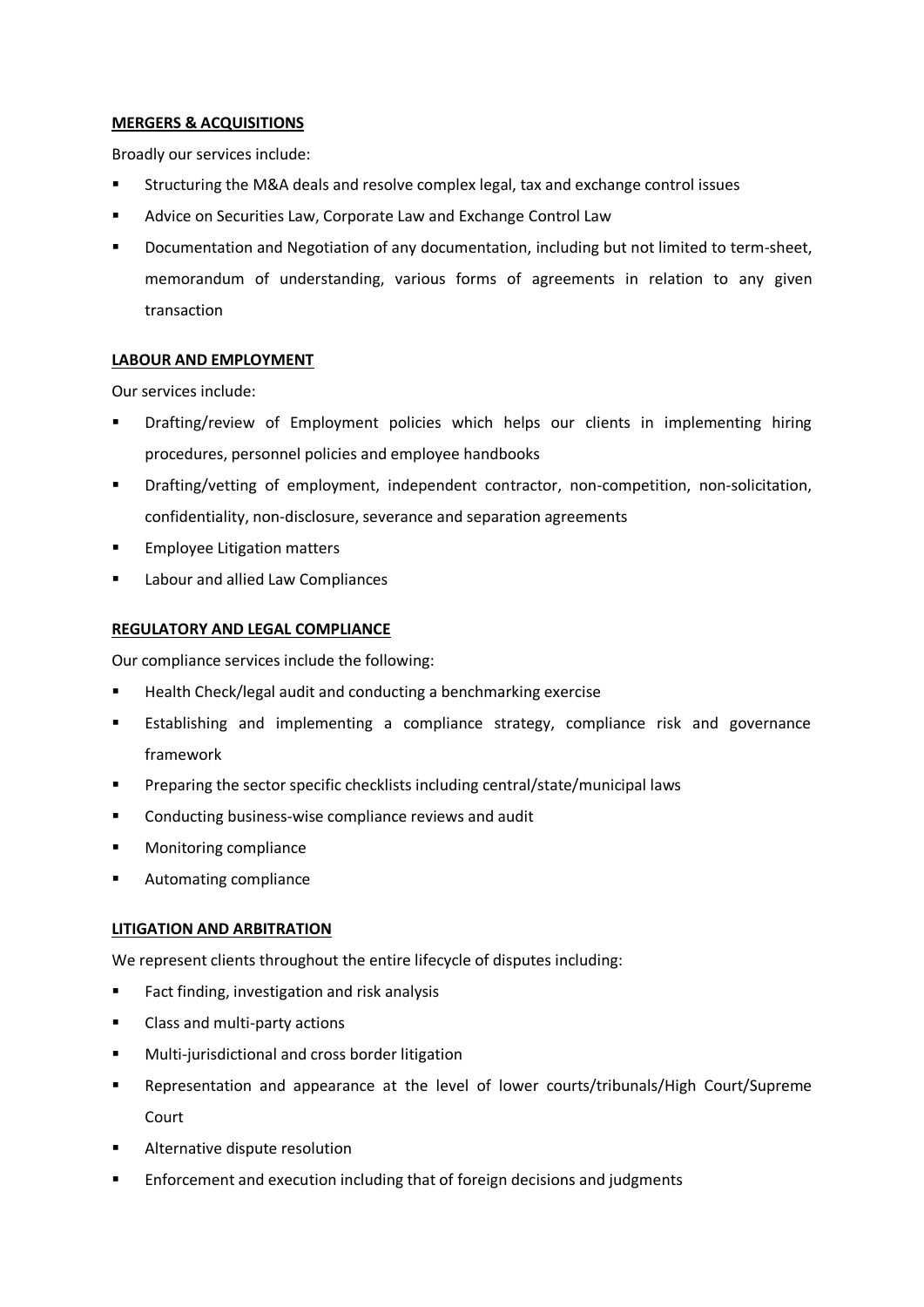#### **INTELLECTUAL PROPERTY**

A significant portion of our IP practice involves helping clients maximize the value of their intellectual property while minimizing the risk of liability. We help clients commercialize their technology and other IP assets, align their IP management practices with the company's overall goals, implement methods to preserve and protect IP assets and analyze the real value and commercial potential of intellectual property.

# **CAPITAL MARKET**

Broadly our services include:

- Assisting a company, especially portfolio companies of strategic investors
- Advising on the overall structure of the offering
- Conducting legal due diligence on the issuer company, and suggesting remedial actions for irregularities if any
- **•** Drafting the offer documents such as the draft red herring prospectus, placement document, offering circular or information memorandum based on the nature of the offering at hand
- Liaising with the international legal counsel and working in tandem with other intermediaries
- Advise on case specific issues of listing and related support in discussions with governmental authorities and the stock exchanges on the matter
- Drafting/reviewing and negotiating the underwriting agreement, depository agreement, escrow agreement, debenture trust deed etc.
- **EXED:** Assisting with the closing of the offering

## **INDUSTRY SPECIFIC SERVICES**

We have created a special desk which offers specialized services to the following industries:

- **Infrastructure**
- Food & Beverages
- Real Estate
- Media
- **Broadcasting**
- **Internet**
- **Technology**
- Sports